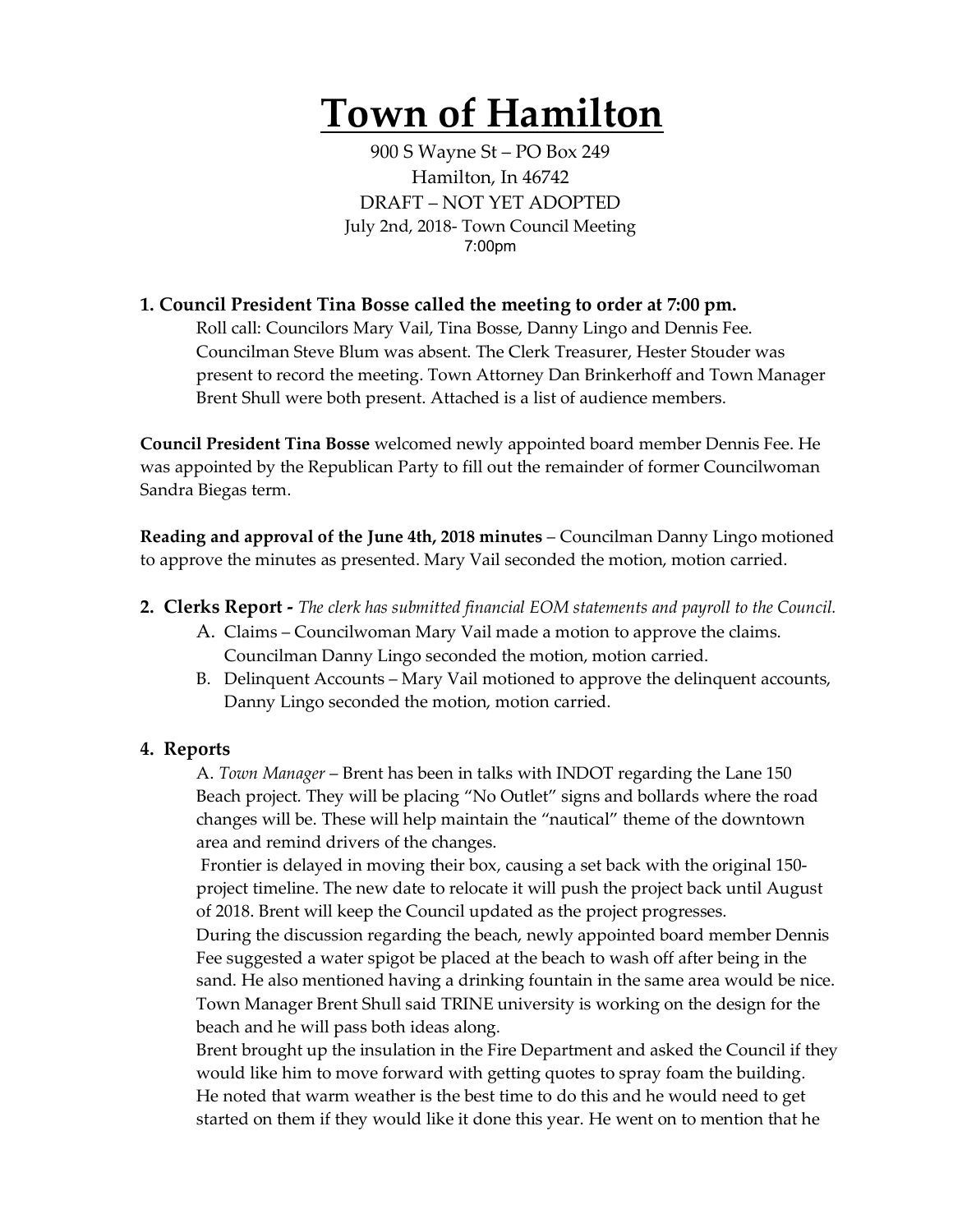would like to have the  $3^{rd}$  bay door put in at the same time to avoid 2 major construction projects happening at separate times. Because neither project was put into the 2018 budget, the Council will need to approve moving forward with the additional appropriation process. Following discussion and knowing both of these improvements were on the Fire Departments 5 year budget plan, Councilman Dennis Fee motioned to approve moving forward with insulation and a  $3<sup>rd</sup>$  bay door at the Fire Department. Mary Vail seconded the motion, motion carried with Danny Lingo abstaining.

Brent will work on getting specs for the insulation and new door. Once he has them, the Clerk will work on the additional appropriation process. P*lease see attached report*

B*. Street Department* – The department would like to purchase the Leaf Vac in 2018 instead of 2019 as planned. The cost will go up almost \$6,000 after August of 2018 due to emissions requirements. The department has talked with the Clerk about funding and is able to secure the roughly \$59,000 it will cost. After discussion and agreeing the savings was worth the change in budget plans, Councilwoman Mary Vail motioned to approve the leaf vac purchase by August of 2018. Councilman Danny Lingo seconded the motion, motion carried. Because they will only offer a trade in value of \$2500, the Department will possibly sell the old leaf vac. They will keep the Council updated with any information.

Councilwoman Mary Vail thanked the department for the signs at the new docks. *Please see attached report*

C**.** *Police Department –*The department has secured the funding from the Steuben County Community Foundation to purchase 2 AED's.

The new Durango is being equipped and should be road ready in the next month or so.

The department is looking into getting a drone for the department. They are currently looking at the requirements and weighing out the benefits. Officer Torrey backed into a post causing minor damage. Councilwoman Mary Vail asked about drug testing requirements related to employee accidents. Clerk Treasurer Hester Stouder said that the policy states if another person is involved the responding officer determines the fault of the accident, if the employee is at fault they are immediately required to be tested before turning to work. Any responding officer is able to recommend or administer a drug/alcohol test if they are suspicious of the employees' sobriety.

*Please see attached report.*

D**.** *Water Department* –The department found a sizeable leak on lane 280 and felt this could have been a huge factor in the unaccountable water loss in recent months. It has since been repaired and pictures have been sent to the Council. The department has pricing for the flat roof at the water treatment plant. With only 1 vendor responding, water superintendent Justin Stouder checked online for price

comparisons. He found that Advanced Sealers & Coatings from Waterloo was very reasonable, especially for the 20-year warranty and 2 inches of foam the department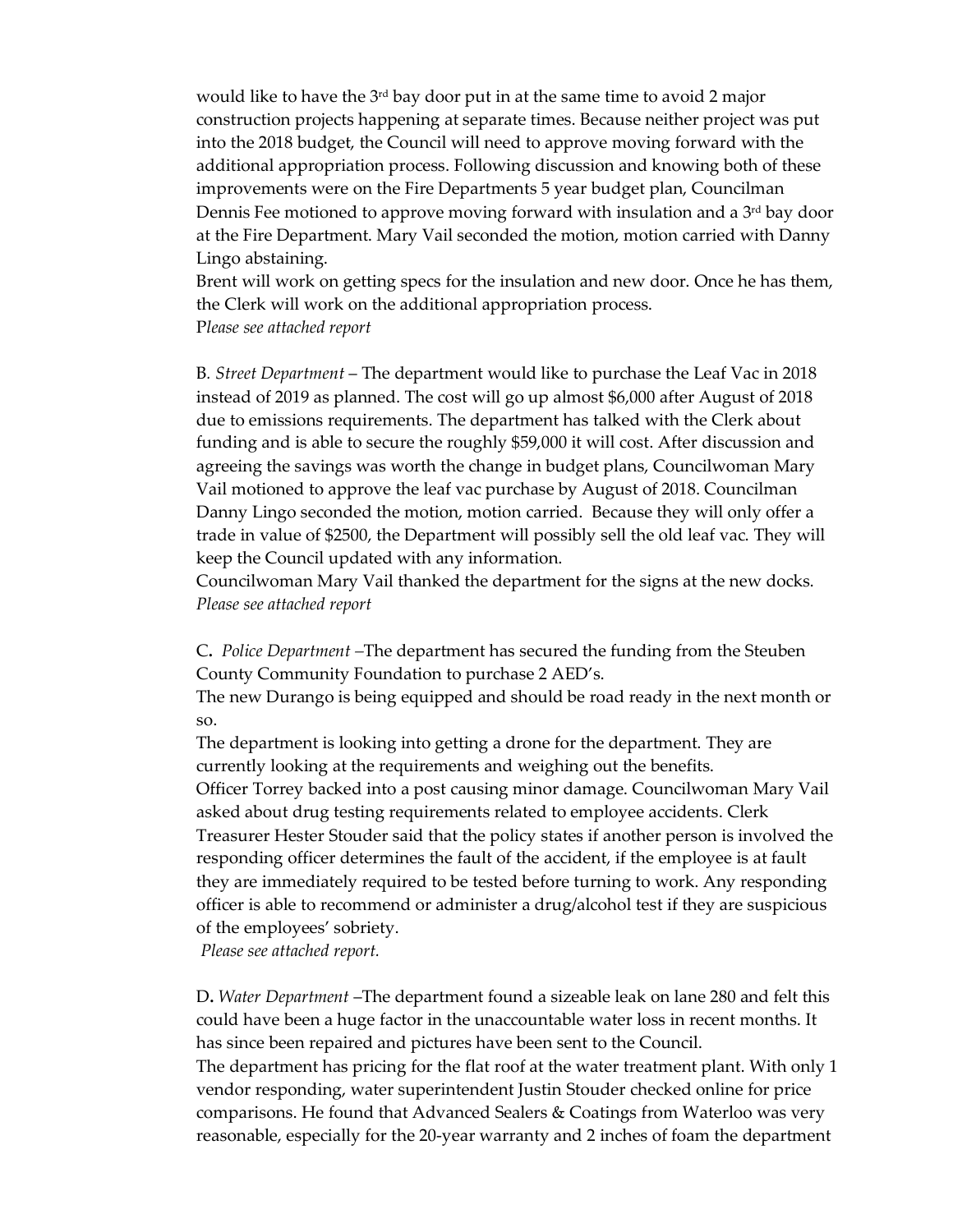was requesting. They came in at \$13744.00 and the department had budgeted \$20,000.00. The Council felt the Superintendent made a worthwhile effort in making sure the pricing was reasonable for the work being done. Without anything further, Councilman Danny Lingo motioned to approve the quote from ASC. Dennis Fee seconded the motion, motion carried. *Please see attached report.* 

#### **5. Old Business –**

A. Ordinance 2018-3 – Amending Title XV Chapter 153.53 – fees –  $2<sup>nd</sup>$  &  $3<sup>rd</sup>$  reading – Councilwoman Mary Vail motioned to approve the Ordinance on  $2^{nd} \& 3^{rd}$  reading, and adopt the ordinance as presented. Councilman Dennis Fee seconded the motion, motion carried with unanimous approval.

B. Employee Request for exception to the personnel policy – The Council revisited the request by Officer Baldwin to accommodate his time off while hiking the Pacific Trail in 2020. Since the last meeting, he put together an outline of his original request and another option the Council came up with. He also created a list of guidelines in the event another employee was to make a similar request.

The Council reviewed both requests, discussed details and ultimately Councilwoman Mary Vail motioned to approve paying Officer Baldwin out for any unused PTO time at the end of 2018 and 2019, allowing him to use his PTO bank for non-medical reasons, take a leave of absence from April 2020 thru September 2020 and have his position and rank held during his leave. Councilman Dennis Fee seconded the motion, motion carried with unanimous approval.

The Council wanted a few guidelines annotated for the record in the event similar requests are made in the future. Those guidelines are as follows; The request must be approved by the supervisor first, the employee must have their duties covered during their absence, the employee must have a good employee record, close to 10 years of service and the reasoning must be unique.

The Council also wanted Officer Baldwin and future employees to know the Council will do everything they can to secure their respective positions, however there is no absolute guarantee.

Following the approval of Franks request, Street Department employee Tom Platter requested the Council extend his PTO bank from 20 days to 30 and each year if he doesn't need the time, he would like to be paid out for it.

Councilwoman Mary Vail said he is welcome to put his request in writing and make a formal proposal to the board. At that time they will review and respond to his request.

C. Lane 221 traffic/safety concerns - Councilman Danny Lingo had information on speed bumps that could be installed on Lane 221 to help with the citizen concerns that were brought before the board at the May meeting. He explained how they could be removed every winter, would be under \$2,000 for 6 of them and the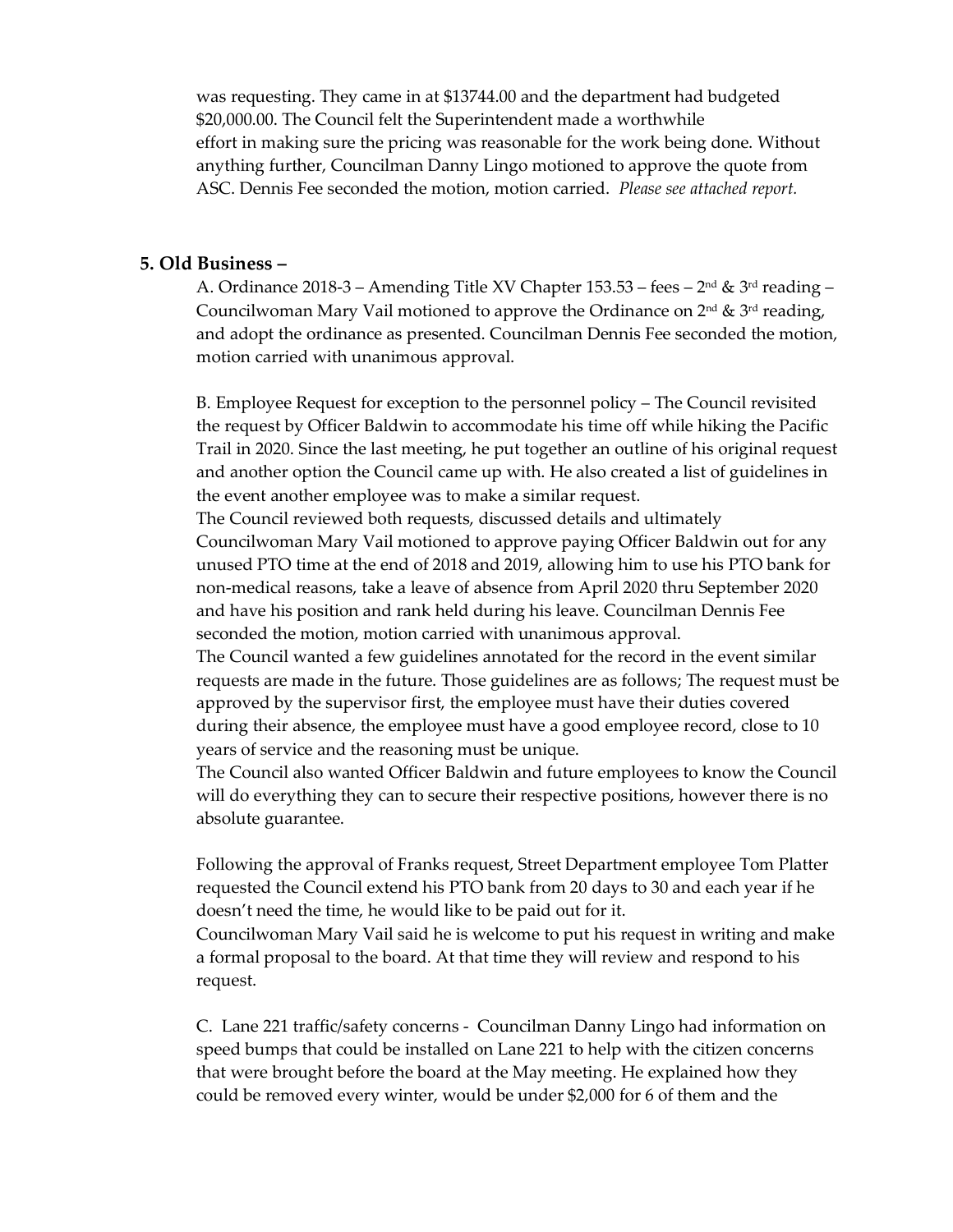association in the area would be willing to pay for them. The Town would be responsible for installing and maintaining them.

The Council discussed liability if something happened to a vehicle or golf cart and the possibility of the road incurring damage. When reaching out to the Street Superintendent Mark Gerardot on his opinion, he stated it is never a good idea to put holes in a road. After this comment, Councilman Lingo withdrew his request. The Council then asked the Marshal and Street Superintendent to study the area and make a recommendation to the Council. Marshal Warner said he will have his department make a presence in the area to ensure people are reminded to drive safely.

#### **6. New Business –**

A. Hamilton Community Sign - Council President Tina Bosse opened the floor asking sign committee member Bob Howard his reasoning for attending the meeting. Mr. Howard responded by saying he was under the impression the Council felt the sign committee had a bias regarding information that was being posted to the sign. He went on to say that every local organization was invited to participate in the community sign and have a representative on the sign committee. For those who attended the initial meeting, a board was formed and has come up with guidelines for the sign to include no commercial or private advertising. Recently Tom Poynter passed and was recognized on the electronic sign. The board came to the consensus that longstanding community contributors would be recognized in the event they pass away. For a guideline to go into effect or be changed, there must be 100% favorable vote. Following the general overview, the Sign committee insinuated the Council requested their attendance and had questions regarding their practices.

President Tina Bosse then apologized for the misunderstanding and said she personally appreciates every volunteer effort that makes Hamilton such a wonderful place. She readily admitted to questioning the personal tribute made to Mr. Poynter. Not questioning his dedication and contribution to Hamilton, she simply understood the sign as being informational only.

She went on to say the Council did not have information on the committee, who was on it, the guidelines, etc. When she had a question, more followed and she requested it be on the agenda for clarification.

Town Manager Brent Shull said he passed general information along to the Council via his weekly notes that stated the sign committee had been meeting.

Councilwoman Mary Vail said she is on the committee and Council and felt the questions regarding the sign committee were unnecessary and critical of the work this volunteer group did. She went on to reiterate how the guidelines for the sign were well thought out and detailed.

Sign committee member Susan Spirek spoke up and said the board always approves everything with 100% voting in favor. They take their decisions seriously and didn't realize everything needed ran by the Council.

Council President Tina Bosse stated that the Council was unaware of who was on the committee, how they were appointed, or what the guidelines were until she